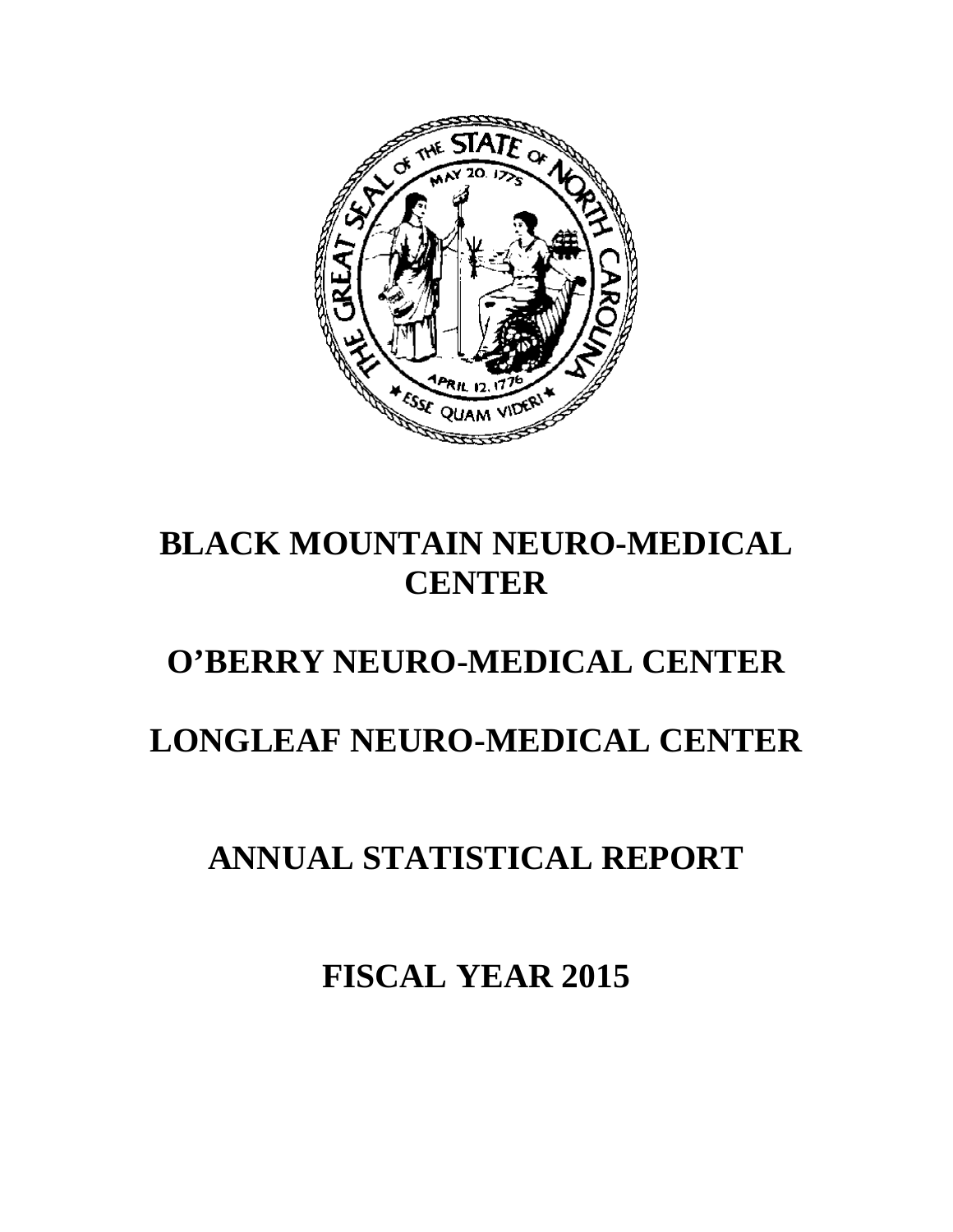**TITLE:** Annual Statistical Report Black Mountain Neuro-Medical Treatment Center O'Berry Neuro-Medical Treatment Center Longleaf Neuro-Medical Treatment Center Fiscal Year 2015

## **NUMBER OF PAGES:** 14

### **OFFICE OF PRIMARY RESPONSIBILITY:** Information Technology Section

Data Support Branch Division of Mental Health, Developmental Disabilities and Substance Abuse Services 3001 Mail Service Center Raleigh, N. C. 27601 (919) 733-4460

## **PRINCIPAL AUTHOR OR COMPILER:** Bill Satterfield

Business & Technology Applications Analyst Matthew McMorran Business & Technology Applications Analyst Judy Boone Business Systems Analyst

**TYPED BY:** Bill Satterfield DMH/DD/SAS

**DATE:** April, 2016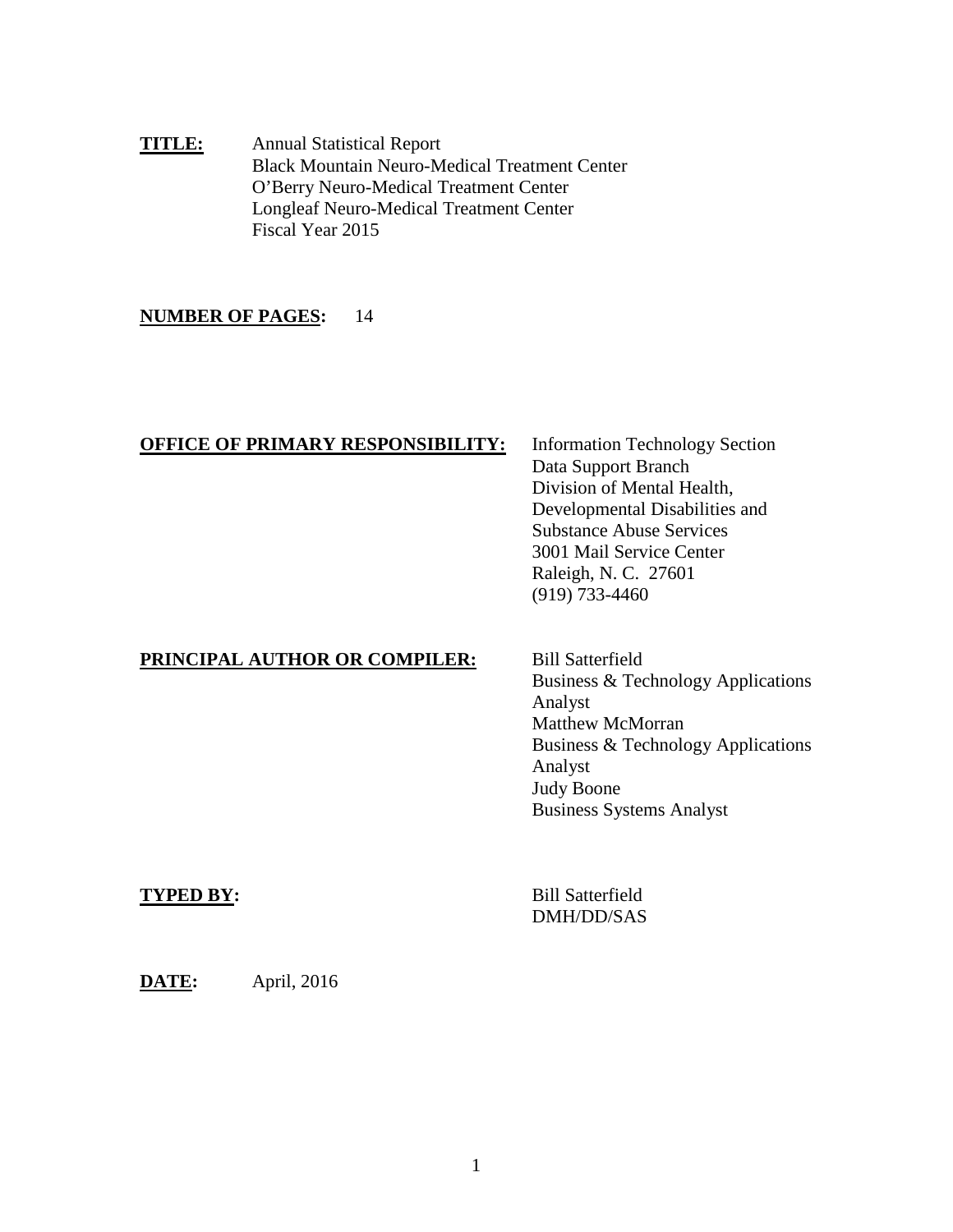This FY2014-15 annual report on the three Neuro-Medical Treatment Centers is based on data extracted from the Neuro-Medical Treatment's data system (HEARTS). The data extract is stored in the Division of Mental Health, Developmental Disabilities and Substance Abuse Service's Client Data Warehouse (CDW). Data on Neuro-Medical Treatment resident population, admissions, discharges and persons served are presented (*duplicated*). The number of persons served and the rate of persons served per 100,000 population is shown for each county in the state. This report only includes data on inpatient stays.

The data obtained from the Client Data Warehouse database uses specific definitions and formulas. The Division of State Operated Healthcare Facilities (DSOHF) receives census reports directly from the developmental centers utilizing different definitions and formulas. It should be noted that the DSOHF and CDW reports are not consistent due to these different reporting requirements.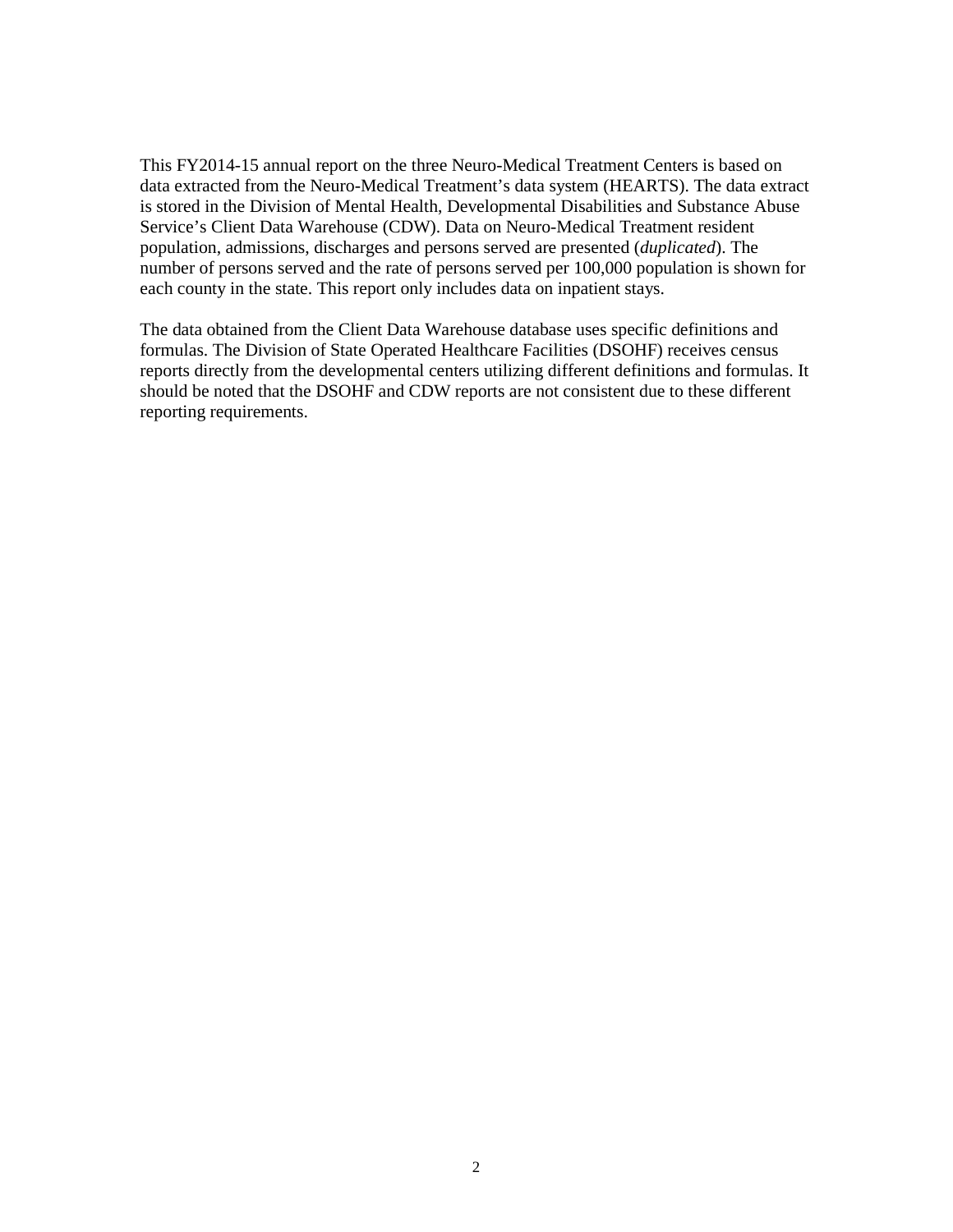# **TOTAL ADMISSIONS**

There were **236** admissions to the Neuro-Medical Treatment Centers during fiscal year 2015.

General Hospitals (Psych/Non Psych) represented **16.5%** of the referrals.

Males constituted **51.3%** ( **121** ) of the admissions. Of the total admissions **24.2%** (**57**) were non-white. **38.1%** ( **90** ) of the year's admissions had completed a high school education. Almost **2.5% ( 6**) last year of education was the tenth grade. **13.1%** percent **(31)** had completed a Bachelor's degree.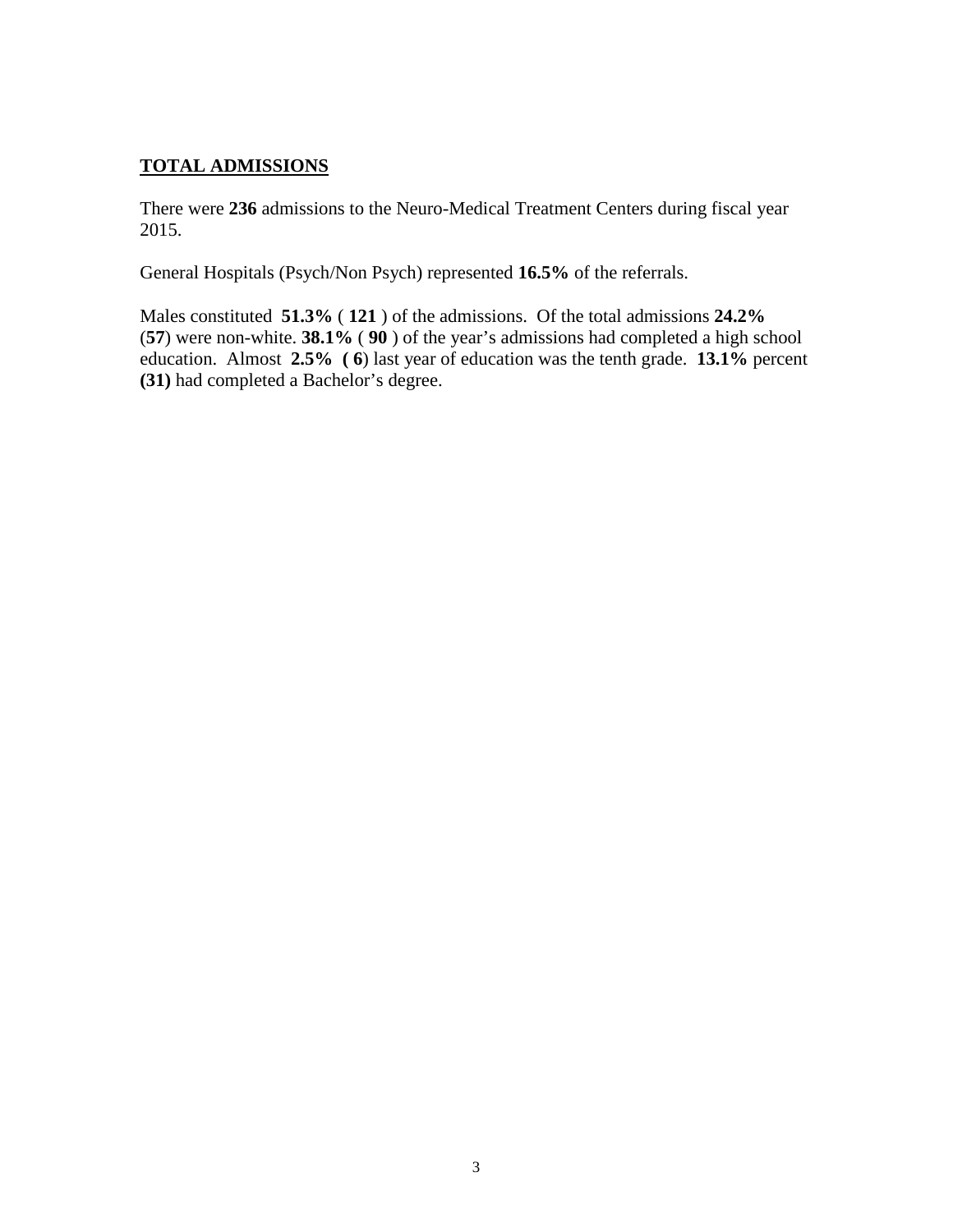#### NORTH CAROLINA NEURO-MEDICAL TREATMENT CENTERS FIRST AND READMISSIONS - FY 2014-15

TABLE 1

|                                             | <b>TOTAL</b>   | <b>TOTAL</b>   | <b>BLACK MT</b> | <b>O'BERRY</b> | <b>LONGLEAF</b> |
|---------------------------------------------|----------------|----------------|-----------------|----------------|-----------------|
|                                             | <b>PERCENT</b> | <b>NUMBER</b>  | <b>CENTER</b>   | <b>CENTER</b>  | <b>CENTER</b>   |
| TOTAL ADMISSIONS                            | 100.0%         | 236            | 152             | 7              | 77              |
| <b>VETERAN STATUS</b>                       |                |                |                 |                |                 |
|                                             |                |                |                 |                |                 |
| Yes                                         | 15.3%          | 36             | 31              | 0              | 5               |
| No                                          | 84.7%          | 200            | 121             | $\overline{7}$ | 72              |
|                                             |                |                |                 |                |                 |
| <b>ADMISSION SOURCE*</b>                    |                |                |                 |                |                 |
|                                             |                |                |                 |                |                 |
| Other Outpatients and Residential Non State | 0.0%           | $\mathbf 0$    | 0               | 0              | 0               |
| Other Health Care                           | 0.0%           | 0              | 0               | 0              | 0               |
| <b>State Facility</b>                       | 27.5%          | 65             | 12              | 0              | 53              |
| Gen. Hosp. (Psych/Non Psych)                | 16.5%          | 39             | 15              | 0              | 24              |
| Other Ind. Family, Friends                  | 3.0%           | 7              | $\overline{7}$  | 0              | 0               |
| VA Hospital                                 | 0.0%           | 0              | 0               | 0              | 0               |
| All Others                                  | 53.0%          | 125            | 118             | 7              | $\mathbf{0}$    |
| <b>RACE</b>                                 |                |                |                 |                |                 |
| White                                       | 75.8%          | 179            | 133             | 3              | 43              |
| <b>Black</b>                                | 22.0%          | 52             | 17              | 3              | 32              |
| American Indian                             | 0.4%           | $\mathbf{1}$   | 0               | 1              | $\Omega$        |
| Asian/Pac. Islander.                        | 0.8%           | $\overline{2}$ | 1               | 0              | 1               |
| All Others                                  | 0.8%           | $\overline{2}$ | 1               | 0              | 1               |
| <b>GENDER</b>                               |                |                |                 |                |                 |
| Male                                        | 51.3%          | 121            | 76              | 3              | 42              |
| Female                                      | 48.7%          | 115            | 76              | 4              | 35              |
|                                             |                |                |                 |                |                 |
| <b>RESIDENTIAL ARRANGEMENT</b>              |                |                |                 |                |                 |
| Private Residence                           | 61.0%          | 144            | 121             | 0              | 23              |
| Other Independent                           | 0.0%           | 0              | 0               | 0              | 0               |
| Homeless                                    | 0.0%           | 0              | 0               | 0              | 0               |
| Correctional Fac.                           | 0.0%           | 0              | 0               | 0              | 0               |
| Institution                                 | 33.1%          | 78             | 24              | 7              | 47              |
| Residential Fac.                            | 1.7%           | 4              | 4               | 0              | 0               |
| Other Dependent                             | 1.3%           | 3              | 3               | 0              | 0               |
| Nursing Home                                | 3.0%           | 7              | 0               | 0              | 7               |
| Not Collected                               | 0.0%           | 0              | 0               | 0              | 0               |

\*Admission source reflects the referral source, not the patient location at the time of the admission.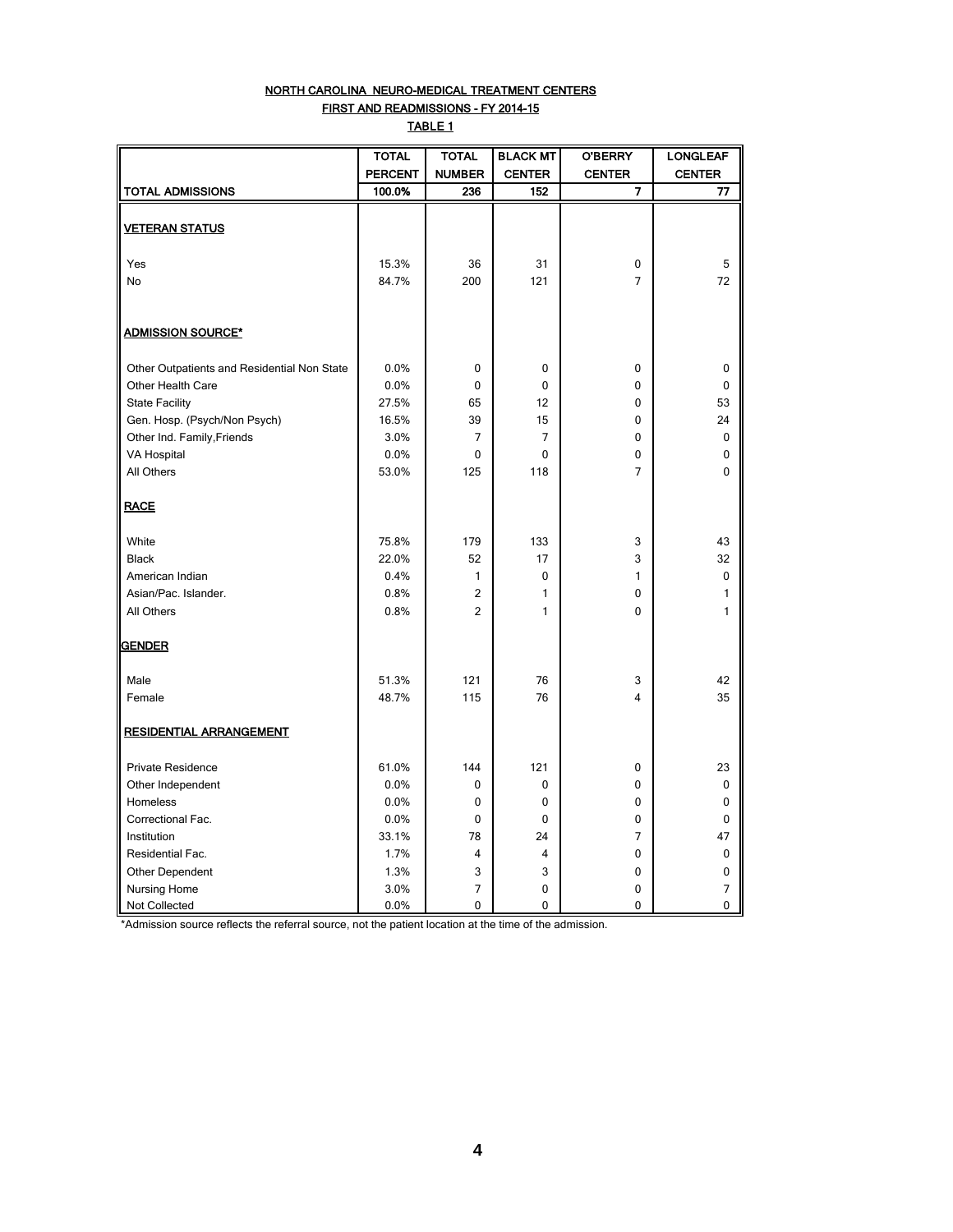| NORTH CAROLINA NEURO-MEDICAL TREATMENT CENTERS |
|------------------------------------------------|
| FIRST AND READMISSIONS - FY2014-2015           |
| TABLE 1 (CONT'D)                               |

|                                                                                                                  | <b>TOTAL</b><br><b>PERCENT</b>                   | <b>TOTAL</b><br><b>NUMBER</b>  | <b>BLACK MT</b><br><b>CENTER</b>        | <b>O'BERRY</b><br><b>CENTER</b>                      | <b>LONGLEAF</b><br><b>CENTER</b>      |
|------------------------------------------------------------------------------------------------------------------|--------------------------------------------------|--------------------------------|-----------------------------------------|------------------------------------------------------|---------------------------------------|
| <b>TOTAL ADMISSIONS</b>                                                                                          | 100.0%                                           | 236                            | 152                                     | 7                                                    | 77                                    |
| <b>AGE GROUPS</b>                                                                                                |                                                  |                                |                                         |                                                      |                                       |
| <b>18-24 Years</b><br>25-34 Years<br>35-44 Years<br>45-54 Years<br>55-64 Years<br>$65+$<br><b>MARITAL STATUS</b> | 0.0%<br>0.4%<br>1.3%<br>7.2%<br>10.2%<br>80.9%   | 0<br>3<br>17<br>24<br>191      | $\mathbf{0}$<br>0<br>1<br>3<br>9<br>139 | 0<br>0<br>0<br>3<br>$\overline{c}$<br>$\mathfrak{p}$ | 0<br>$\overline{2}$<br>11<br>13<br>50 |
| Single<br>Married<br>Separated<br><b>Divorced</b><br>Widowed<br>Unreported                                       | 28.0%<br>27.1%<br>0.8%<br>13.6%<br>28.0%<br>2.5% | 66<br>64<br>2<br>32<br>66<br>6 | 22<br>49<br>1<br>16<br>62<br>2          | 7<br>0<br>0<br>0<br>0<br>0                           | 37<br>15<br>1<br>16<br>4<br>4         |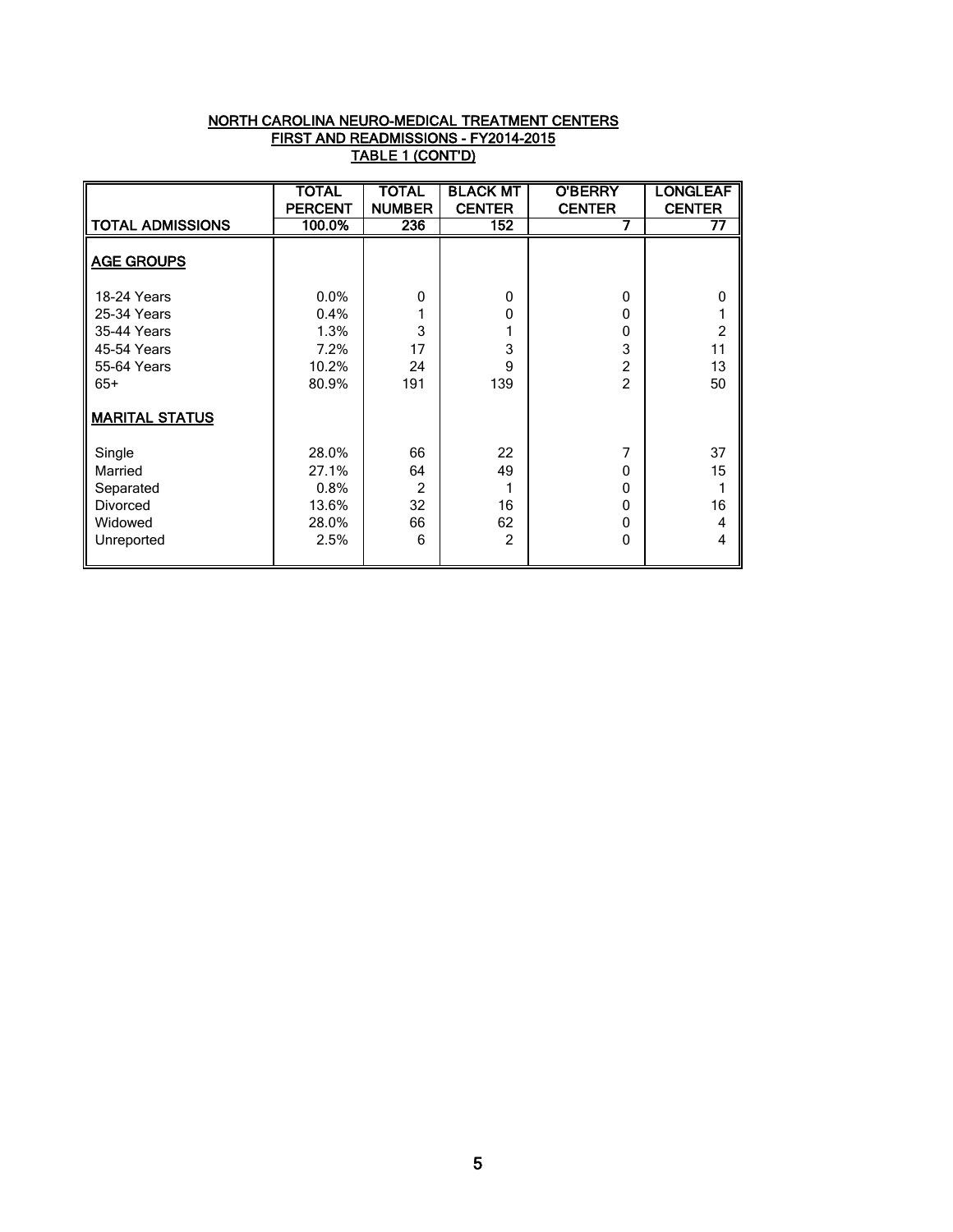#### NORTH CAROLINA NEURO-MEDICAL TREATMENT CENTERS FIRST AND READMISSIONS - FY2014-2015 TABLE 1 (CONT'D)

|                             | TOTAL          | <b>TOTAL</b>  | <b>BLACK MT</b> | <b>O'BERRY</b> | <b>LONGLEAF</b> |
|-----------------------------|----------------|---------------|-----------------|----------------|-----------------|
|                             | <b>PERCENT</b> | <b>NUMBER</b> | <b>CENTER</b>   | <b>CENTER</b>  | <b>CENTER</b>   |
| <b>TOTAL ADMISSIONS</b>     | 100.0%         | 236           | 152             | $\overline{7}$ | 77              |
|                             |                |               |                 |                |                 |
| <b>EDUCATION LEVEL</b>      |                |               |                 |                |                 |
|                             |                |               |                 |                |                 |
| PRESCH-KINDER.              | 0.0%           | 0             | 0               | 0              | 0               |
| <b>KINDERGARTEN</b>         | 0.0%           | 0             | $\Omega$        | 0              | 0               |
| <b>FIRST GRADE</b>          | 0.0%           | 0             | 0               | 0              | 0               |
| <b>SECOND GRADE</b>         | 0.0%           | 0             | $\Omega$        | 0              | 0               |
| <b>THIRD GRADE</b>          | 0.8%           | 2             | $\overline{2}$  | 0              | 0               |
| <b>FOURTH GRADE</b>         | 0.4%           | 1             | 1               | 0              | 0               |
| FIFTH GRADE                 | 0.0%           | 0             | 0               | 0              | 0               |
| <b>SIXTH GRADE</b>          | 1.7%           | 4             | 3               | 0              | 1               |
| <b>SEVENTH GRADE</b>        | 0.8%           | 2             | 2               | 0              | 0               |
| <b>EIGHTH GRADE</b>         | 1.7%           | 4             | $\overline{2}$  | 0              | 2               |
| <b>NINTH GRADE</b>          | 1.7%           | 4             | 4               | 0              | 0               |
| <b>TENTH GRADE</b>          | 2.5%           | 6             | 4               | 0              | 2               |
| <b>ELEVENTH GRADE</b>       | 0.8%           | 2             | $\overline{2}$  | 0              | 0               |
| <b>TWELFTH GRADE</b>        | 38.1%          | 90            | 73              | 0              | 17              |
| <b>GED</b>                  | 0.8%           | 2             | 2               | 0              | 0               |
| SOME COLLEGE                | 0.0%           | 0             | 0               | 0              | 0               |
| <b>TECH. TRADE SCHOOL</b>   | 0.4%           | 1             | 1               | 0              | 0               |
| ASSOC. DEGREE               | 2.1%           | 5             | 5               | 0              | 0               |
| POST BATCH. DEGREE          | 3.4%           | 8             | 8               | 0              | 0               |
| <b>BACCAL. DEGREE</b>       | 13.1%          | 31            | 25              | 0              | 6               |
| POST GRAD. DEGREE           | 0.0%           | 0             | 0               | 0              | 0               |
| SPECIAL EDUCATION           | 1.3%           | 3             | $\overline{2}$  | 0              | 1               |
| <b>NONE</b>                 | 1.3%           | 3             | 3               | 0              | 0               |
| <b>UNKNOWN</b>              | 28.8%          | 68            | 13              | 7              | 48              |
| <b>ETHNIC ORIGIN</b>        |                |               |                 |                |                 |
| <b>HISPANIC MEX./AMER.</b>  | 0.0%           | 0             | 0               | 0              | 0               |
| <b>HISPANIC PUERTO/RIC.</b> | 0.4%           | 1             | 1               | 0              | 0               |
| <b>HISPANIC CUBAN</b>       | 0.0%           | 0             | 0               | 0              | 0               |
| <b>HISPANIC OTHER</b>       | 0.0%           | 0             | 0               | 0              | 0               |
| NOT OF HISPANIC ORIG.       | 99.6%          | 235           | 151             | $\overline{7}$ | 77              |
|                             |                |               |                 |                |                 |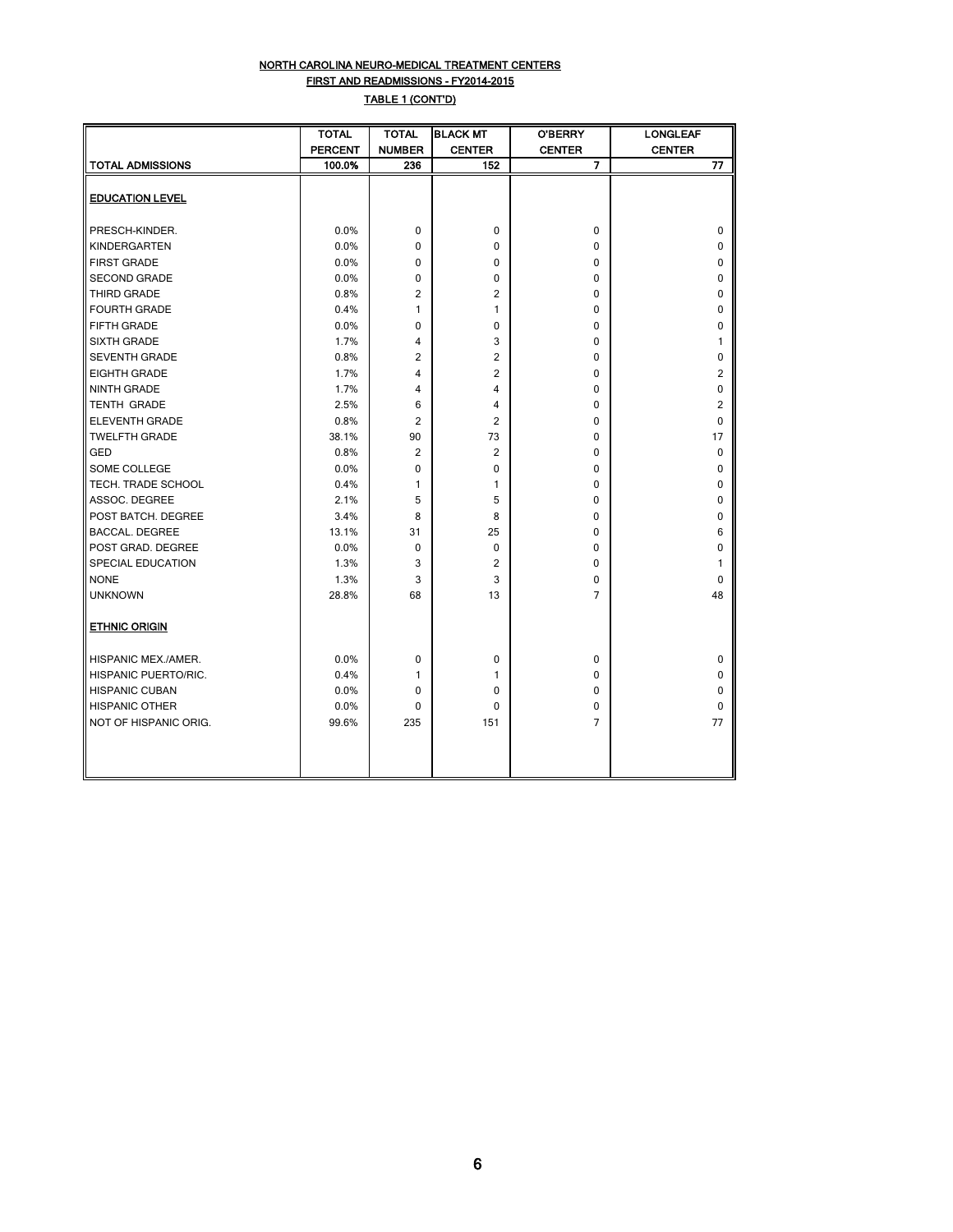#### NORTH CAROLINA NEURO-MEDICAL TREATMENT CENTERS TOTAL PERSONS SERVED FY2014-2015 TABLE 2-A

|                             | <b>TOTAL</b>   | <b>TOTAL</b>  | <b>BLACKMT</b> | <b>O'BERRY</b> | <b>LONGLEAF</b> |
|-----------------------------|----------------|---------------|----------------|----------------|-----------------|
|                             | <b>PERCENT</b> | <b>NUMBER</b> | <b>CENTER</b>  | <b>CENTER</b>  | <b>CENTER</b>   |
| <b>TOTAL PERSONS SERVED</b> | 100.0%         | 829           | 301            | 233            | 295             |
| *AGE GROUPS                 |                |               |                |                |                 |
| 18-24                       | 0.1%           | 1             | $\mathbf 0$    | 1              | $\Omega$        |
| 25-34                       | 1.0%           | 8             | $\overline{4}$ | 3              | 1               |
| 35-44                       | 2.7%           | 22            | 6              | 10             | 6               |
| 45-54                       | 14.7%          | 122           | 27             | 70             | 25              |
| 55-64                       | 24.5%          | 203           | 46             | 93             | 64              |
| $65+$                       | 57.1%          | 473           | 218            | 56             | 199             |
| <b>GENDER</b>               |                |               |                |                |                 |
| Males                       | 57.7%          | 478           | 172            | 133            | 173             |
| Females                     | 42.3%          | 351           | 129            | 100            | 122             |
| <b>RACE</b>                 |                |               |                |                |                 |
| White                       | 67.7%          | 561           | 255            | 143            | 163             |
| <b>Black</b>                | 30.2%          | 250           | 42             | 82             | 126             |
| American Indian             | 1.1%           | 9             | $\mathbf 0$    | 8              | 1               |
| Asian/Pac. Islander         | 0.5%           | 4             | 1              | 0              | 3               |
| Unknown                     | 0.0%           | $\mathbf 0$   | $\mathbf 0$    | 0              | 0               |
| Other                       | 0.6%           | 5             | 3              | $\Omega$       | $\overline{2}$  |
| <b>ETHNIC ORIGIN</b>        |                |               |                |                |                 |
| Hispanic Mexican/American   | 0.1%           | 1             | 1              | 0              | 0               |
| Hispanic Puerto Rican       | 0.4%           | 3             | $\overline{c}$ | 0              | 1               |
| Hispanic Cuban              | 0.0%           | $\mathbf 0$   | $\mathbf 0$    | 0              | 0               |
| Hispanic Other              | 0.0%           | 0             | $\mathbf 0$    | $\mathbf 0$    | $\Omega$        |
| Not Hispanic Origin         | 99.5%          | 825           | 298            | 233            | 294             |
| Unknown                     | 0.0%           | $\mathbf 0$   | $\mathbf 0$    | $\mathbf 0$    | $\Omega$        |
|                             |                |               |                |                |                 |

\*AGE FOR PERSONS SERVED WAS CALCULATED AS AGE AT 06-30-15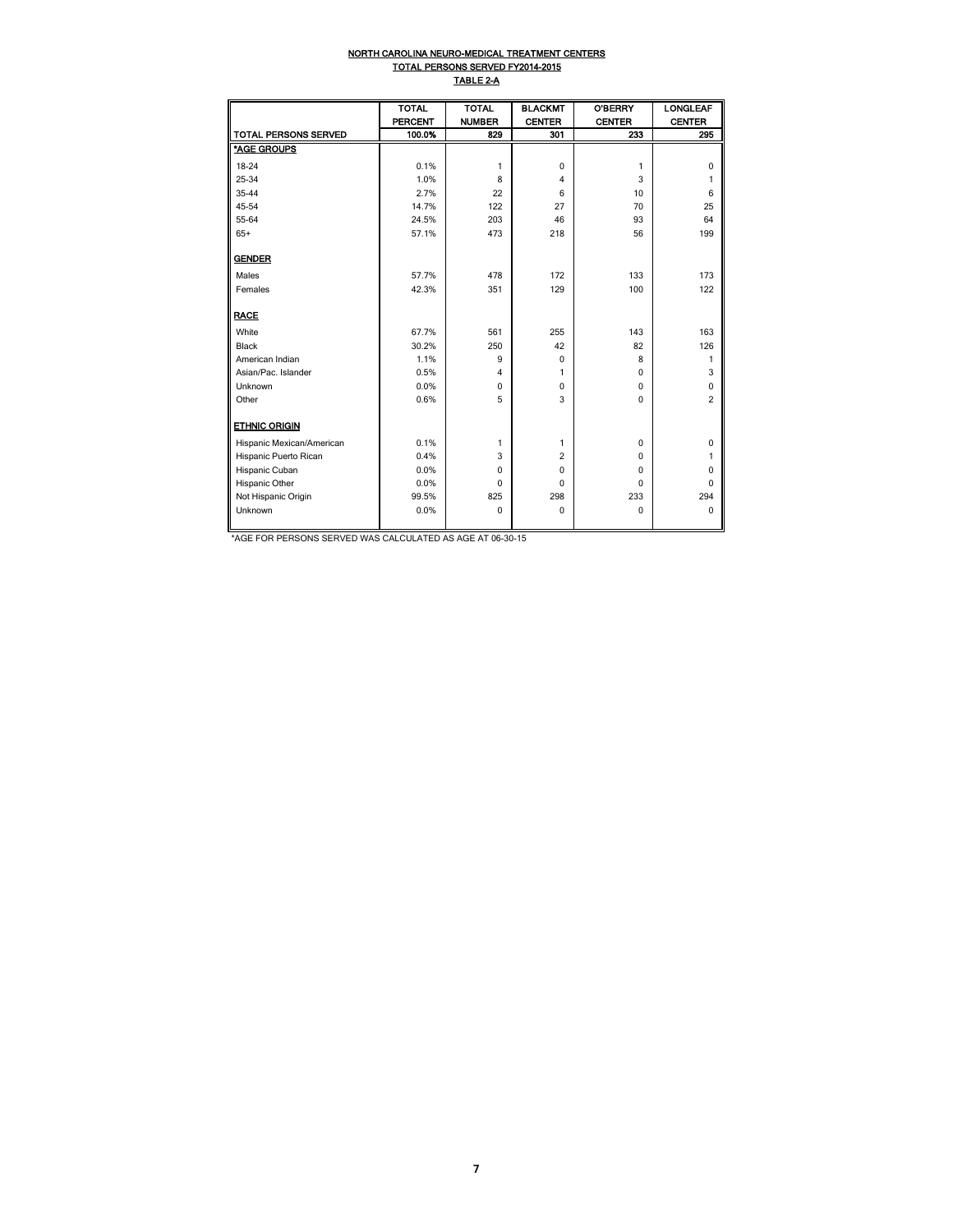#### NORTH CAROLINA NEURO-MEDICAL TREATMENT CENTERS LME AND RESPONSIBLE COUNTY PERSONS SERVED DURING FY2014-2015

#### TABLE 2B

| <b>STATE</b><br><b>AND</b><br><b>COUNTIES</b><br><b>NORTH CAROLINA</b> | RES. POP.<br><b>AND ON</b><br><b>LEAVES</b><br>7/1/2014<br>$\sqrt{1}$ | <b>ADMIS-</b><br><b>SIONS</b><br>12 | <b>PERSONS PERSONS</b><br><b>SERVED</b><br>/3 | <b>RATE**</b><br><b>SERVED</b><br><b>PER</b><br>100,000<br>POP. | <b>STATE</b><br><b>AND</b><br><b>COUNTIES</b><br><b>NORTH CAROLINA</b> | RES. POP.<br>AND ON<br><b>LEAVES</b><br>7/1/2014 | <b>ADMIS-</b><br><b>SIONS</b> | <b>PERSONS</b><br><b>SERVED</b> | <b>RATE**</b><br><b>PERSONS</b><br><b>SERVED</b><br><b>PER</b><br>100,000<br>POP. |
|------------------------------------------------------------------------|-----------------------------------------------------------------------|-------------------------------------|-----------------------------------------------|-----------------------------------------------------------------|------------------------------------------------------------------------|--------------------------------------------------|-------------------------------|---------------------------------|-----------------------------------------------------------------------------------|
| <b>STATE TOTAL/1</b>                                                   | 593                                                                   | 236                                 | 829                                           | 8                                                               |                                                                        |                                                  |                               |                                 |                                                                                   |
|                                                                        |                                                                       |                                     |                                               |                                                                 |                                                                        |                                                  |                               |                                 |                                                                                   |
| Alliance Behavioral                                                    | 155                                                                   | 27                                  | 182                                           |                                                                 | 10 Centerpoint                                                         | 20                                               | 6                             | 26                              | 5                                                                                 |
| Cumberland                                                             | 41                                                                    | 3                                   | 44                                            |                                                                 | 13 Davie                                                               | 1                                                | $\Omega$                      | 1                               | $\overline{a}$                                                                    |
| Durham                                                                 | 13                                                                    | $\overline{2}$                      | 15                                            |                                                                 | 5 Forsyth                                                              | 13                                               |                               | 18                              | 5                                                                                 |
| Johnston                                                               | 18                                                                    | 8                                   | 26                                            |                                                                 | 14 Rockingham                                                          | 5                                                |                               | 6                               | 6                                                                                 |
| Wake                                                                   | 83                                                                    | 14                                  | 97                                            |                                                                 | 10 Stokes                                                              |                                                  | 0                             |                                 | $\overline{a}$                                                                    |
|                                                                        |                                                                       |                                     |                                               |                                                                 |                                                                        |                                                  |                               |                                 |                                                                                   |
| <b>Cardinal Innovations</b><br>Alamance                                | 91<br>$\overline{7}$                                                  | 16                                  | 107                                           |                                                                 | 4 Coastal Care                                                         | 19<br>$\overline{2}$                             | 2<br>$\mathbf{0}$             | 21                              | 3<br>$\overline{2}$                                                               |
| Cabarrus                                                               | 6                                                                     |                                     | 8                                             |                                                                 | 5 Brunswick<br>Carteret                                                | 3                                                | $\mathbf{0}$                  | $\overline{2}$<br>3             | 4                                                                                 |
| Caswell                                                                |                                                                       | $\Omega$                            |                                               |                                                                 | New Hanover                                                            |                                                  | 2                             | 9                               | 4                                                                                 |
| Chatham                                                                | 3                                                                     | $\mathfrak{p}$                      | 5                                             |                                                                 | Onslow                                                                 |                                                  | 0                             |                                 | 3                                                                                 |
| Davidson                                                               | 9                                                                     |                                     | 10                                            | 61                                                              | Pender                                                                 |                                                  | $\Omega$                      |                                 | $\overline{2}$                                                                    |
| Franklin                                                               | 3                                                                     |                                     | 5                                             |                                                                 |                                                                        |                                                  |                               |                                 |                                                                                   |
| Granville                                                              | $\overline{c}$                                                        |                                     | 3                                             |                                                                 | 5 Eastpointe                                                           | 102                                              | 22                            | 124                             | 15                                                                                |
| <b>Halifax</b>                                                         | 9                                                                     | $\mathbf{0}$                        | 9                                             |                                                                 | 17 Bladen                                                              | 4                                                | $\Omega$                      | 4                               | 11                                                                                |
| Mecklenburg                                                            | 20                                                                    | 5                                   | 25                                            |                                                                 | 2 Columbus                                                             |                                                  |                               | 8                               | 14                                                                                |
| Orange                                                                 | 10                                                                    | $\mathbf{0}$                        | 10                                            |                                                                 | 7 Duplin                                                               |                                                  |                               | 3                               | 5                                                                                 |
| Person                                                                 |                                                                       | $\Omega$                            |                                               |                                                                 | 3 Edgecombe                                                            |                                                  |                               | 3                               | 5                                                                                 |
| Rowan                                                                  | 6                                                                     |                                     | 7                                             |                                                                 | 5 Greene                                                               | 0                                                |                               | 0                               |                                                                                   |
| Stanly                                                                 | 5                                                                     | 0                                   | 5                                             |                                                                 | 8 Lenoir                                                               |                                                  |                               | 5                               | 9                                                                                 |
| Union                                                                  |                                                                       |                                     | 5                                             |                                                                 | 2 Nash                                                                 | 9                                                |                               | 13                              | 14                                                                                |
| Vance                                                                  |                                                                       | 0                                   | 4                                             |                                                                 | 9 Robeson                                                              | 14                                               |                               | 15                              | 11                                                                                |
| Warren                                                                 |                                                                       |                                     | $\overline{2}$                                |                                                                 | 10 Sampson                                                             | 8                                                | ŋ                             | 8                               | 12                                                                                |
|                                                                        |                                                                       |                                     |                                               |                                                                 | Scotland                                                               | 6                                                | 2                             | 8                               | 22                                                                                |
|                                                                        |                                                                       |                                     |                                               |                                                                 | Wayne                                                                  | 30                                               |                               | 37                              | 29                                                                                |
|                                                                        |                                                                       |                                     |                                               |                                                                 | Wilson                                                                 | 15                                               | 5                             | 20                              | 24                                                                                |
|                                                                        |                                                                       |                                     |                                               |                                                                 |                                                                        |                                                  |                               |                                 |                                                                                   |
|                                                                        |                                                                       |                                     |                                               |                                                                 |                                                                        |                                                  |                               |                                 |                                                                                   |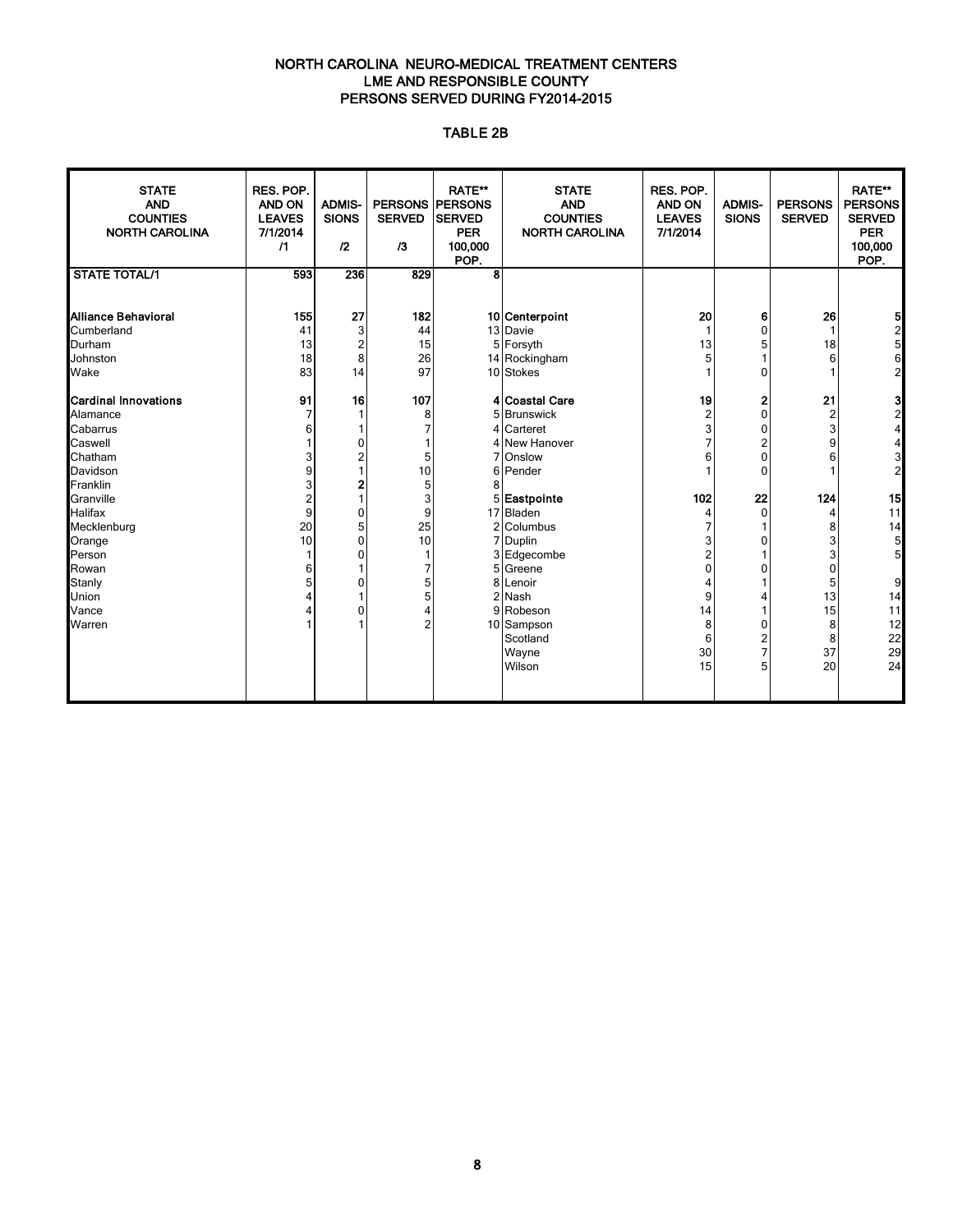#### NORTH CAROLINA NEURO MEDICAL TREATMENT CENTERS LME AND RESPONSIBLE COUNTY PERSONS SERVED DURING FY2014-2015

#### TABLE 2B

| <b>STATE</b><br><b>AND</b><br><b>COUNTIES</b><br><b>NORTH CAROLINA</b> | RES. POP.<br>AND ON<br><b>LEAVES</b><br>7/1/2014<br>$\sqrt{1}$ | <b>ADMIS-</b><br><b>SIONS</b><br>$\mathfrak{p}$ | <b>PERSONS</b><br><b>SERVED</b><br>13 | RATE**<br><b>PERSONS</b><br><b>SERVED</b><br><b>PER</b><br>100,000<br>POP | <b>STATE</b><br><b>AND</b><br><b>COUNTIES</b><br><b>NORTH CAROLINA</b> | RES. POP.<br>AND ON<br><b>LEAVES</b><br>7/1/2014 | <b>ADMIS-</b><br><b>SIONS</b> | <b>PERSONS</b><br><b>SERVED</b> | RATE**<br><b>PERSONS</b><br><b>SERVED</b><br><b>PER</b><br>100,000<br>POP. |
|------------------------------------------------------------------------|----------------------------------------------------------------|-------------------------------------------------|---------------------------------------|---------------------------------------------------------------------------|------------------------------------------------------------------------|--------------------------------------------------|-------------------------------|---------------------------------|----------------------------------------------------------------------------|
| <b>STATE TOTAL/1</b>                                                   | 593                                                            | 236                                             | 829                                   | 8                                                                         |                                                                        |                                                  |                               |                                 |                                                                            |
| <b>ECBH</b>                                                            | 30                                                             | 6                                               | 36                                    |                                                                           | 6 Partners Behavioral                                                  | 29                                               | 18                            | 47                              |                                                                            |
| Beaufort                                                               | 5                                                              | 1                                               | 6                                     |                                                                           | 13 Burke                                                               | 4                                                | 12                            | 16                              | $\frac{1}{8}$ $\frac{1}{8}$ $\frac{1}{8}$                                  |
| <b>Bertie</b>                                                          | $\mathbf 0$                                                    | 0                                               | $\mathbf 0$                           | $\Omega$                                                                  | Catawba                                                                | 4                                                |                               | 5                               |                                                                            |
| Camden                                                                 | $\mathbf 0$                                                    | 0                                               | 0                                     | $\Omega$                                                                  | Cleveland                                                              | 8                                                | 0                             | 8                               |                                                                            |
| Chowan                                                                 | $\mathbf 0$                                                    | 0                                               | 0                                     | 0                                                                         | Gaston                                                                 | $\overline{7}$                                   | $\overline{2}$                | 9                               | 4                                                                          |
| Craven                                                                 | $\overline{7}$                                                 | 0                                               | 7                                     | 7                                                                         | Iredell                                                                | 2                                                | 0                             | $\overline{c}$                  | 1                                                                          |
| Currituck                                                              | 3                                                              | 0                                               | 3                                     |                                                                           | 12 Lincoln                                                             | 1                                                | $\overline{\mathbf{c}}$       | 3                               | 4                                                                          |
| Dare                                                                   |                                                                | 0                                               | 1                                     | 3 <sup>1</sup>                                                            | Surry                                                                  | 2                                                | 0                             | $\frac{2}{2}$                   | 3<br>5                                                                     |
| Gates                                                                  | 0                                                              | 0                                               | 0                                     | 0                                                                         | Yadkin                                                                 | 1                                                |                               |                                 |                                                                            |
| Hertford                                                               |                                                                |                                                 | 2<br>0                                | 8                                                                         |                                                                        |                                                  |                               |                                 |                                                                            |
| Hyde                                                                   | $\mathbf{0}$                                                   | 0                                               |                                       | 0                                                                         | <b>Sandhills</b>                                                       | 53                                               | 14                            | 67                              | 6                                                                          |
| Jones                                                                  | $\mathbf 0$                                                    | 0                                               | 0                                     | 0                                                                         | Anson                                                                  | 5                                                | 0                             | 5                               | 19                                                                         |
| Martin                                                                 | 5                                                              | $\mathbf{0}$                                    | 5                                     | 21                                                                        | Guilford                                                               | 9                                                | 11                            | 20                              |                                                                            |
| Northampton                                                            | $\mathbf{0}$                                                   |                                                 | 1                                     | 5                                                                         | Harnett                                                                | 3                                                | $\Omega$                      | 3                               | $\begin{array}{c} 4 \\ 2 \\ 6 \end{array}$                                 |
| Pamlico                                                                | $\overline{2}$<br>$\overline{1}$                               | 1                                               | 3                                     |                                                                           | 23 Hoke                                                                | $\overline{2}$                                   |                               | 3                               |                                                                            |
| Pasquotank                                                             |                                                                | 0                                               | 1                                     |                                                                           | 3 Lee                                                                  | 8                                                | 0                             | 8                               | 14                                                                         |
| Perquimans<br>Pitt                                                     | $\mathbf 0$<br>5                                               | 0                                               | 0<br>7                                |                                                                           | 0 Montgomery<br>4 Moore                                                | 1<br>7                                           | 0<br>0                        | $\mathbf{1}$<br>7               | $\frac{4}{7}$                                                              |
| Tyrrell                                                                | $\mathbf 0$                                                    | 2<br>$\mathbf 0$                                | 0                                     |                                                                           | 0 Randolph                                                             | 9                                                | $\overline{c}$                | 11                              | $\bf 8$                                                                    |
| Washington                                                             | $\mathbf{0}$                                                   | $\Omega$                                        | $\Omega$                              |                                                                           | 0 Richmond                                                             | 9                                                | $\mathbf{0}$                  | 9                               | 20                                                                         |
|                                                                        |                                                                |                                                 |                                       |                                                                           |                                                                        |                                                  |                               |                                 |                                                                            |
|                                                                        |                                                                |                                                 |                                       |                                                                           |                                                                        |                                                  |                               |                                 |                                                                            |
|                                                                        |                                                                |                                                 |                                       |                                                                           |                                                                        |                                                  |                               |                                 |                                                                            |
|                                                                        |                                                                |                                                 |                                       |                                                                           |                                                                        |                                                  |                               |                                 |                                                                            |
|                                                                        |                                                                |                                                 |                                       |                                                                           |                                                                        |                                                  |                               |                                 |                                                                            |

\*\*PERSONS SERVED RATE PER 100,000 NC POPULATION

(2015 POPULATION PROJECTIONS)

/1 INCLUDES 1 OUT OF STATE RESIDENTS

/2 INCLUDES 2 OUT OF STATE RESIDENTS

/3 INCLUDES 3 OUT OF STATE RESIDENTS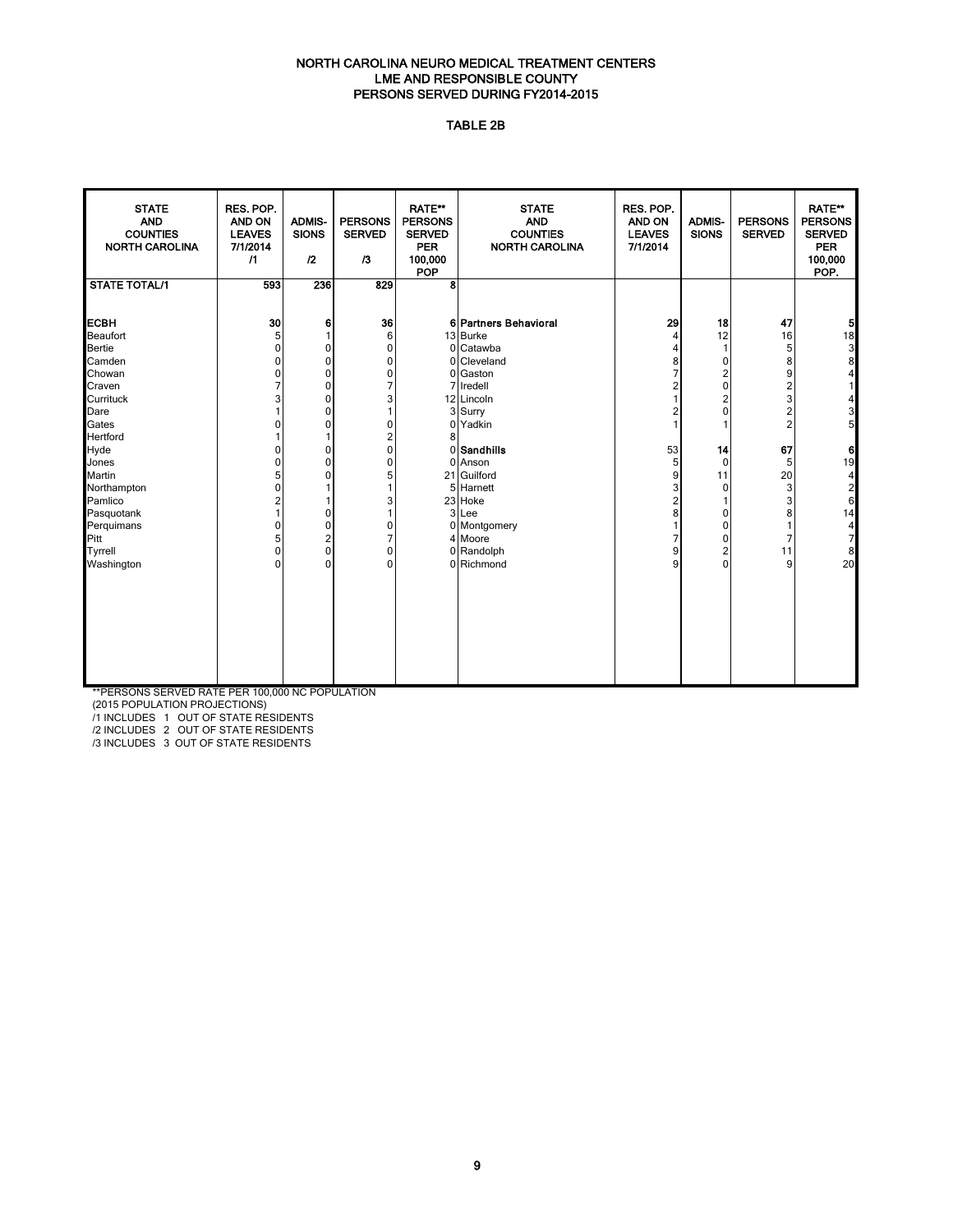#### NORTH CAROLINA NEURO-MEDICAL TREATMENT CENTERS LME AND RESPONSIBLE COUNTY PERSONS SERVED DURING FY2014-2015

#### TABLE 2B

| <b>STATE</b><br><b>AND</b><br><b>COUNTIES</b><br><b>NORTH CAROLINA</b> | RES. POP.<br><b>AND ON</b><br><b>LEAVES</b><br>7/1/2014<br>$\sqrt{1}$ | <b>ADMIS-</b><br><b>SIONS</b><br>12 | <b>SERVED</b><br>13     | <b>RATE**</b><br>PERSONS PERSONS<br><b>SERVED</b><br><b>PER</b><br>100,000<br>POP. | <b>STATE</b><br><b>AND</b><br><b>COUNTIES</b><br><b>NORTH CAROLINA</b> | RES. POP.<br><b>AND ON</b><br><b>LEAVES</b><br>7/1/2014 | <b>ADMIS-</b><br><b>SIONS</b> | <b>PERSONS</b><br><b>SERVED</b> | <b>RATE**</b><br><b>PERSONS</b><br><b>SERVED</b><br><b>PER</b><br>100,000<br>POP. |
|------------------------------------------------------------------------|-----------------------------------------------------------------------|-------------------------------------|-------------------------|------------------------------------------------------------------------------------|------------------------------------------------------------------------|---------------------------------------------------------|-------------------------------|---------------------------------|-----------------------------------------------------------------------------------|
| <b>STATE TOTAL/1</b>                                                   | 593                                                                   | 236                                 | 829                     | 8                                                                                  |                                                                        |                                                         |                               |                                 |                                                                                   |
|                                                                        |                                                                       |                                     |                         |                                                                                    |                                                                        |                                                         |                               |                                 |                                                                                   |
| <b>Smoky Mountain</b>                                                  | 91                                                                    | 123                                 | 214                     | 20                                                                                 |                                                                        |                                                         |                               |                                 |                                                                                   |
| Alexander                                                              | 1                                                                     | $\mathbf 0$                         |                         | 3                                                                                  |                                                                        |                                                         |                               |                                 |                                                                                   |
| Alleghany                                                              |                                                                       | $\pmb{0}$                           | 1                       | 9                                                                                  |                                                                        |                                                         |                               |                                 |                                                                                   |
| Ashe                                                                   | 1                                                                     | $\pmb{0}$                           | 1                       | 4                                                                                  |                                                                        |                                                         |                               |                                 |                                                                                   |
| Avery                                                                  | $\mathbf{1}$                                                          | $\mathbf 0$                         | 1                       | 6                                                                                  |                                                                        |                                                         |                               |                                 |                                                                                   |
| <b>Buncombe</b>                                                        | 37                                                                    | 54                                  | 91                      | 36                                                                                 |                                                                        |                                                         |                               |                                 |                                                                                   |
| Caldwell                                                               | $\overline{4}$                                                        | $\overline{\mathbf{4}}$             | 8                       | 10                                                                                 |                                                                        |                                                         |                               |                                 |                                                                                   |
| Cherokee                                                               | 3                                                                     | 5                                   | 8                       | 29                                                                                 |                                                                        |                                                         |                               |                                 |                                                                                   |
| Clay                                                                   | $\mathbf 0$                                                           | $\pmb{0}$                           | 0                       | $\mathbf 0$                                                                        |                                                                        |                                                         |                               |                                 |                                                                                   |
| Graham                                                                 | $\overline{\mathbf{c}}$                                               | $\pmb{0}$                           | 2                       | 22                                                                                 |                                                                        |                                                         |                               |                                 |                                                                                   |
| Haywood                                                                | 6                                                                     | $\sqrt{2}$                          | 8                       | 13                                                                                 |                                                                        |                                                         |                               |                                 |                                                                                   |
| Henderson                                                              | 8                                                                     | 20                                  | 28                      | 25                                                                                 |                                                                        |                                                         |                               |                                 |                                                                                   |
| Jackson                                                                | $\mathbf 0$                                                           | $\mathbf 0$                         | $\mathbf 0$             | $\mathbf 0$                                                                        |                                                                        |                                                         |                               |                                 |                                                                                   |
| Macon                                                                  | 3                                                                     | 4                                   | 7                       | 20                                                                                 |                                                                        |                                                         |                               |                                 |                                                                                   |
| Madison                                                                | 2                                                                     | $\ensuremath{\mathsf{3}}$           | 5                       | 23                                                                                 |                                                                        |                                                         |                               |                                 |                                                                                   |
| <b>McDowell</b>                                                        | 4                                                                     | 14                                  | 18                      | 40                                                                                 |                                                                        |                                                         |                               |                                 |                                                                                   |
| Mitchell                                                               |                                                                       | $\overline{\mathbf{c}}$             | 3                       | 19                                                                                 |                                                                        |                                                         |                               |                                 |                                                                                   |
| Polk                                                                   |                                                                       | $\mathbf{1}$                        | $\overline{2}$          | 10                                                                                 |                                                                        |                                                         |                               |                                 |                                                                                   |
| Rutherford                                                             | 7                                                                     | 8                                   | 15                      | 22                                                                                 |                                                                        |                                                         |                               |                                 |                                                                                   |
| Swain                                                                  |                                                                       | $\mathbf 0$                         | 1                       | $\overline{7}$                                                                     |                                                                        |                                                         |                               |                                 |                                                                                   |
| Transylvania                                                           |                                                                       | $\mathbf{1}$                        | $\overline{\mathbf{c}}$ | 6                                                                                  |                                                                        |                                                         |                               |                                 |                                                                                   |
| Watauga                                                                |                                                                       | 1                                   | $\overline{2}$          | 4                                                                                  |                                                                        |                                                         |                               |                                 |                                                                                   |
| Wilkes                                                                 | 4                                                                     |                                     | 6                       | 9                                                                                  |                                                                        |                                                         |                               |                                 |                                                                                   |
| Yancey                                                                 | $\overline{2}$                                                        | $\frac{2}{2}$                       | 4                       | 22                                                                                 |                                                                        |                                                         |                               |                                 |                                                                                   |
|                                                                        |                                                                       |                                     |                         |                                                                                    |                                                                        |                                                         |                               |                                 |                                                                                   |
|                                                                        |                                                                       |                                     |                         |                                                                                    |                                                                        |                                                         |                               |                                 |                                                                                   |
| Unknown                                                                |                                                                       | $\overline{2}$                      | 3                       |                                                                                    |                                                                        |                                                         |                               |                                 |                                                                                   |
|                                                                        |                                                                       |                                     |                         |                                                                                    |                                                                        |                                                         |                               |                                 |                                                                                   |
|                                                                        |                                                                       |                                     |                         |                                                                                    |                                                                        |                                                         |                               |                                 |                                                                                   |
|                                                                        |                                                                       |                                     |                         |                                                                                    |                                                                        |                                                         |                               |                                 |                                                                                   |
|                                                                        |                                                                       |                                     |                         |                                                                                    |                                                                        |                                                         |                               |                                 |                                                                                   |
|                                                                        |                                                                       |                                     |                         |                                                                                    |                                                                        |                                                         |                               |                                 |                                                                                   |

\*\*PERSONS SERVED RATE PER 100,000 NC POPULATION

(2015 POPULATION PROJECTIONS)

/1 INCLUDES 2 OUT OF STATE RESIDENTS

/2 INCLUDES 0 OUT OF STATE RESIDENTS

/3 INCLUDES 2 OUT OF STATE RESIDENTS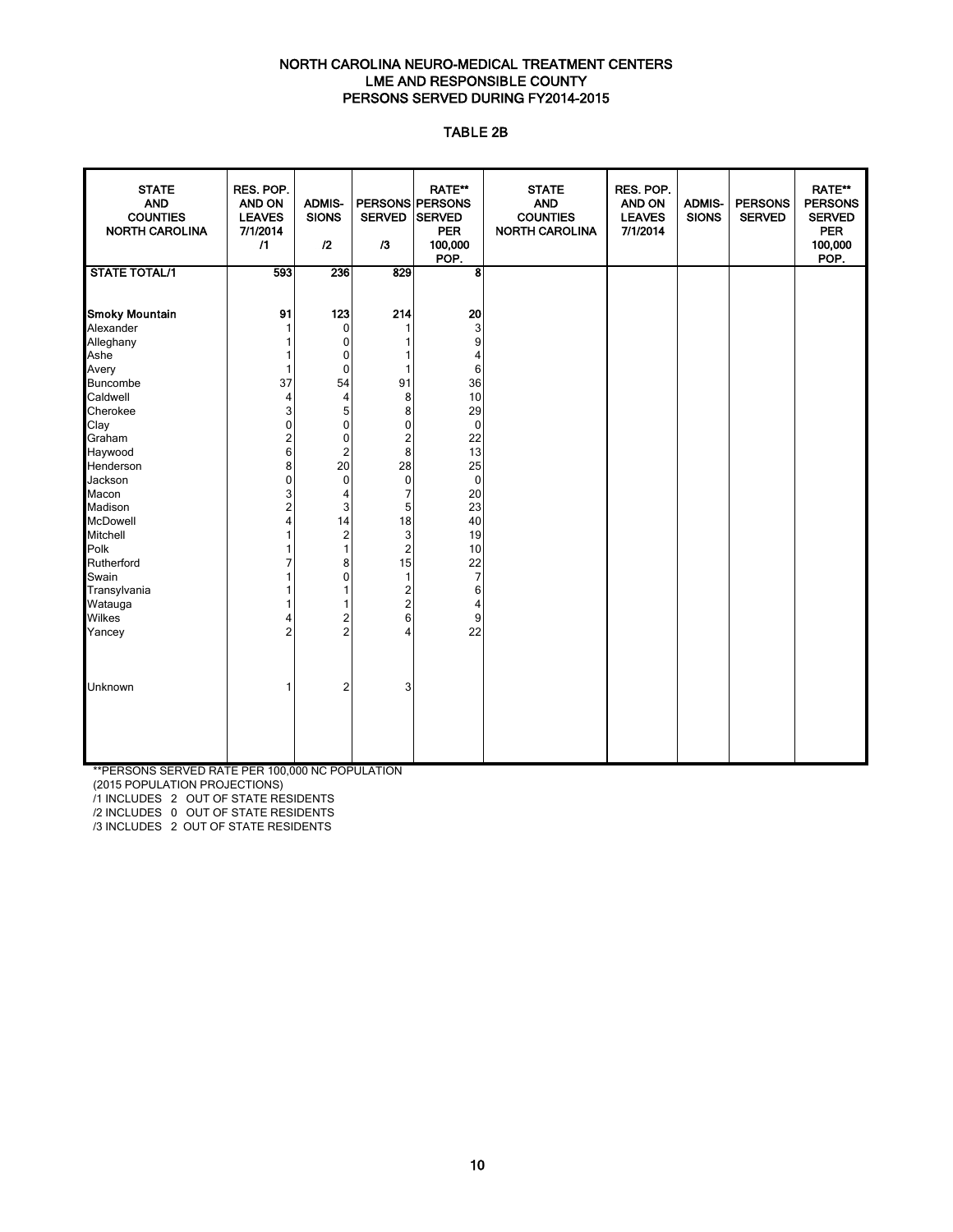#### NORTH CAROLINA NEURO-TREATMENT MEDICAL CENTERS 06-30-15 RESIDENT POPULATION AND ON LEAVES TABLE 3

|                              | <b>TOTAL</b>   | <b>TOTAL</b>  | <b>BLACK MT</b> | <b>O'BERRY</b> | <b>LONGLEAF</b> |
|------------------------------|----------------|---------------|-----------------|----------------|-----------------|
|                              | <b>PERCENT</b> | <b>NUMBER</b> | <b>CENTER</b>   | <b>CENTERS</b> | <b>CENTERS</b>  |
| <b>TOTAL BOOK POPULATION</b> | 100%           | 576           | 154             | 216            | 206             |
| *AGE GROUPS                  |                |               |                 |                |                 |
|                              |                |               |                 |                |                 |
| $00 - 14$                    | 0.0%           | 0             | $\mathbf{0}$    | $\Omega$       | $\mathbf 0$     |
| $15 - 17$                    | 0.0%           | 0             | $\Omega$        | $\mathbf 0$    | 0               |
| 18-24                        | 0.2%           | 1             | $\Omega$        | 1              | 0               |
| 25-34                        | 1.2%           | 7             | 4               | 3              | $\mathbf 0$     |
| 35-44                        | 3.0%           | 17            | 5               | 8              | $\overline{4}$  |
| 45-54                        | 19.4%          | 112           | 26              | 66             | 20              |
| 55-64                        | 29.9%          | 172           | 42              | 85             | 45              |
| $65+$                        | 46.4%          | 267           | 77              | 53             | 137             |
|                              |                |               |                 |                |                 |
| <b>GENDER</b>                |                |               |                 |                |                 |
|                              |                |               |                 |                |                 |
| Males                        | 59.0%          | 340           | 100             | 124            | 116             |
| Females                      | 41.0%          | 236           | 54              | 92             | 90              |
|                              |                |               |                 |                |                 |
| <b>RACE</b>                  |                |               |                 |                |                 |
|                              |                |               |                 |                |                 |
| White                        | 64.8%          | 373           | 129             | 134            | 110             |
| <b>Black</b>                 | 32.8%          | 189           | 22              | 75             | 92              |
| American Indian              | 1.4%           | 8             | $\Omega$        | $\overline{7}$ | 1               |
| Asian/Pac. Islander          | 0.5%           | 3             | 1               | $\Omega$       | $\overline{2}$  |
| Other                        | 0.5%           | 3             | $\overline{2}$  | $\Omega$       | 1               |
|                              |                |               |                 |                |                 |
| AVERAGE DAILY RESIDENT POP.  |                | 583           | 151             | 223            | 209             |

The total neuro-medical treatment resident and on leave population is (576 ). Table 3 presents breakdowns of the population by age, sex, race, commitment, and diagnosis. Residents with I/DD represents 51.2 % of total population. 46.4 % of the population is 65 years of age or older, ( 59 %) is male. 35.2 % is non-white.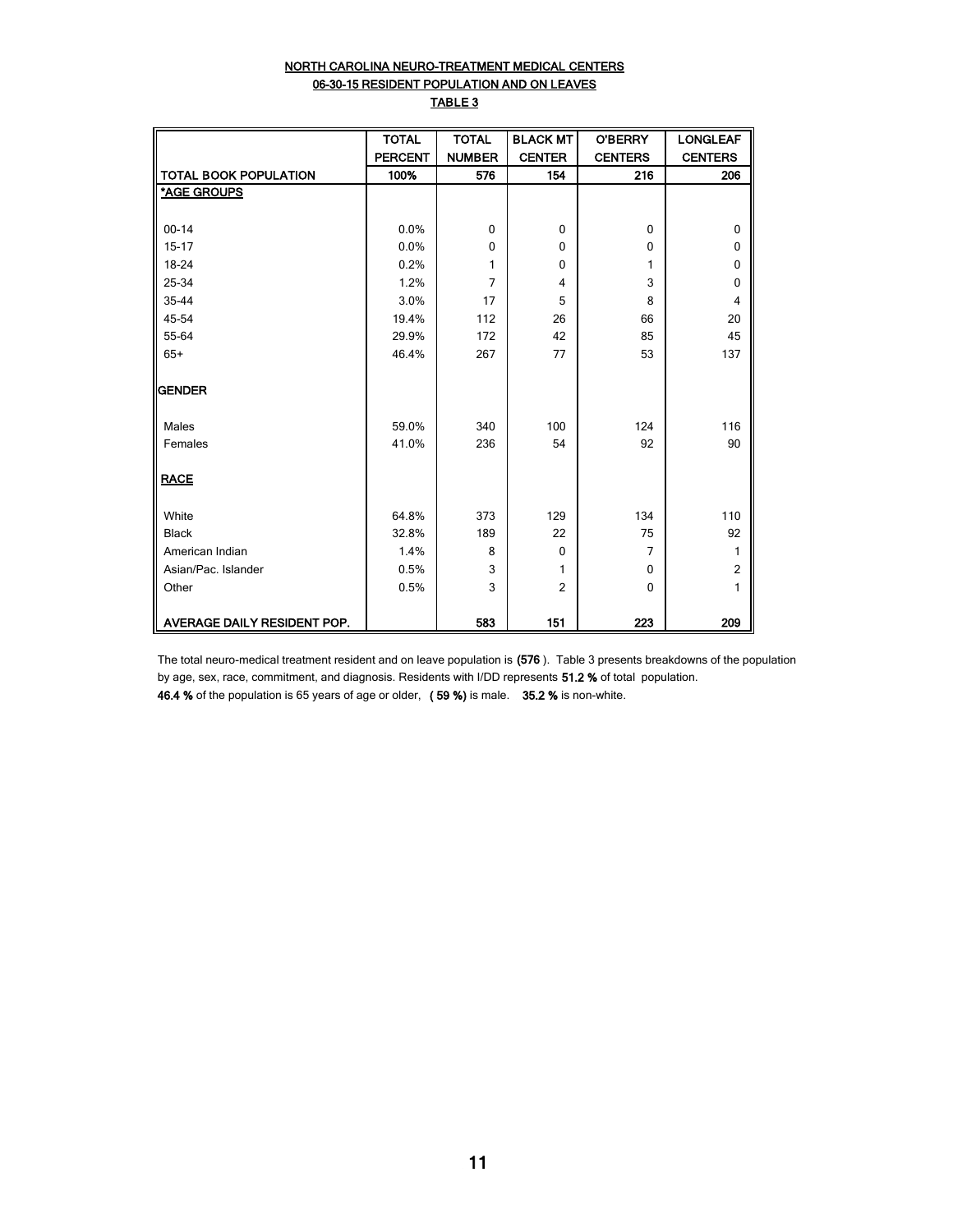#### NORTH CAROLINA NEURO-MEDICAL TREATMENT CENTERS TOTAL DISCHARGES-FY2014-2015 <u>TABLE 4</u>

|                                                      | <b>TOTAL</b>   | <b>TOTAL</b>  | <b>BLACK MT</b> | <b>O'BERRY</b>      | <b>LONGLEAF</b> |
|------------------------------------------------------|----------------|---------------|-----------------|---------------------|-----------------|
|                                                      | <b>PERCENT</b> | <b>NUMBER</b> | <b>CENTER</b>   | <b>CENTER</b>       | <b>CENTER</b>   |
| <b>TOTAL DISCHARGES</b>                              | 100.0%         | 253           | 147             | 17                  | 89              |
| <b>TYPE DISCHARGE</b>                                |                |               |                 |                     |                 |
| <b>DIRECT DISCHARGE</b><br><b>INDIRECT DISCHARGE</b> | 56.9%<br>6.3%  | 144<br>16     | 133<br>3        | $\overline{2}$<br>6 | 9               |
| <b>TRANSFER-OUTS</b>                                 | 0.4%           |               | 1               | $\Omega$            | 0               |
| DEATHS**                                             | 18.2%          | 46            | 10              | $\overline{2}$      | 34              |
| <b>OTHERS</b>                                        | 18.2%          | 46            | $\Omega$        |                     | 39              |
| <b>REFERRAL FOR SERVICES</b>                         |                |               |                 |                     |                 |
| OTHER OUTPATIENT AND RESIDENTIAL NON STATE           | 2.4%           | 6             | 0               | 6                   | $\Omega$        |
| <b>CRIMINAL JUSTICE</b>                              | $0.0\%$        | 0             | 0               | $\Omega$            | 0               |
| <b>NO REFERRAL</b>                                   | 0.0%           | 0             | 0               | $\Omega$            | 0               |
| <b>COMMUNITY AGENCY</b>                              | $0.0\%$        | 0             | 0               | $\Omega$            | n               |
| <b>VA HOSPITAL</b>                                   | 0.0%           | 0             | 0               | 0                   | o               |
| <b>HOSPITAL FACILITY</b>                             | 0.0%           | $\Omega$      | 0               | $\Omega$            | 0               |
| PSYCHIATRIC SERVICES - GENERAL HOSPITAL              | 47.0%          | 119           | 119             | $\Omega$            | n               |
| <b>MR CENTER</b>                                     | $0.0\%$        | $\Omega$      | 0               | $\Omega$            | 0               |
| <b>ADATC</b>                                         | 0.0%           | 0             | 0               | 0                   | 0               |
| <b>NCSCC</b>                                         | $0.0\%$        | 0             | 0               | $\Omega$            | ŋ               |
| <b>NURSING FACILITY</b>                              | 3.2%           | 8             | 8               | $\Omega$            | 0               |
| PRIVATE PHYSICIAN                                    | 0.0%           | $\Omega$      | 0               | $\Omega$            | n               |
| <b>ATC</b>                                           | 0.0%           | 0             | 0               | $\Omega$            | 0               |
| <b>WHITAKER</b>                                      | 0.0%           | $\Omega$      | 0               | $\Omega$            | 0               |
| <b>ALL OTHERS</b>                                    | 47.0%          | 119           | 19              | 11                  | 89              |
| <b>WRIGHT</b>                                        | $0.0\%$        | 0             | 0               | 0                   | 0               |
| <b>STATE FACILITY</b>                                | 0.4%           |               |                 | 0                   | 0               |

#### **DISCHARGES**

Table 4 presents discharge information for the three neuro-medical treatment centers. The majority of discharges were direct ( 56.9 %). (6.3%) were indirect discharges. Deaths accounted for ( 18.2 %) of discharges.

47 % of all referrals for services at discharge were to a Psychiatric Services- General Hospital. \*\* Deaths as reported in HEARTS Database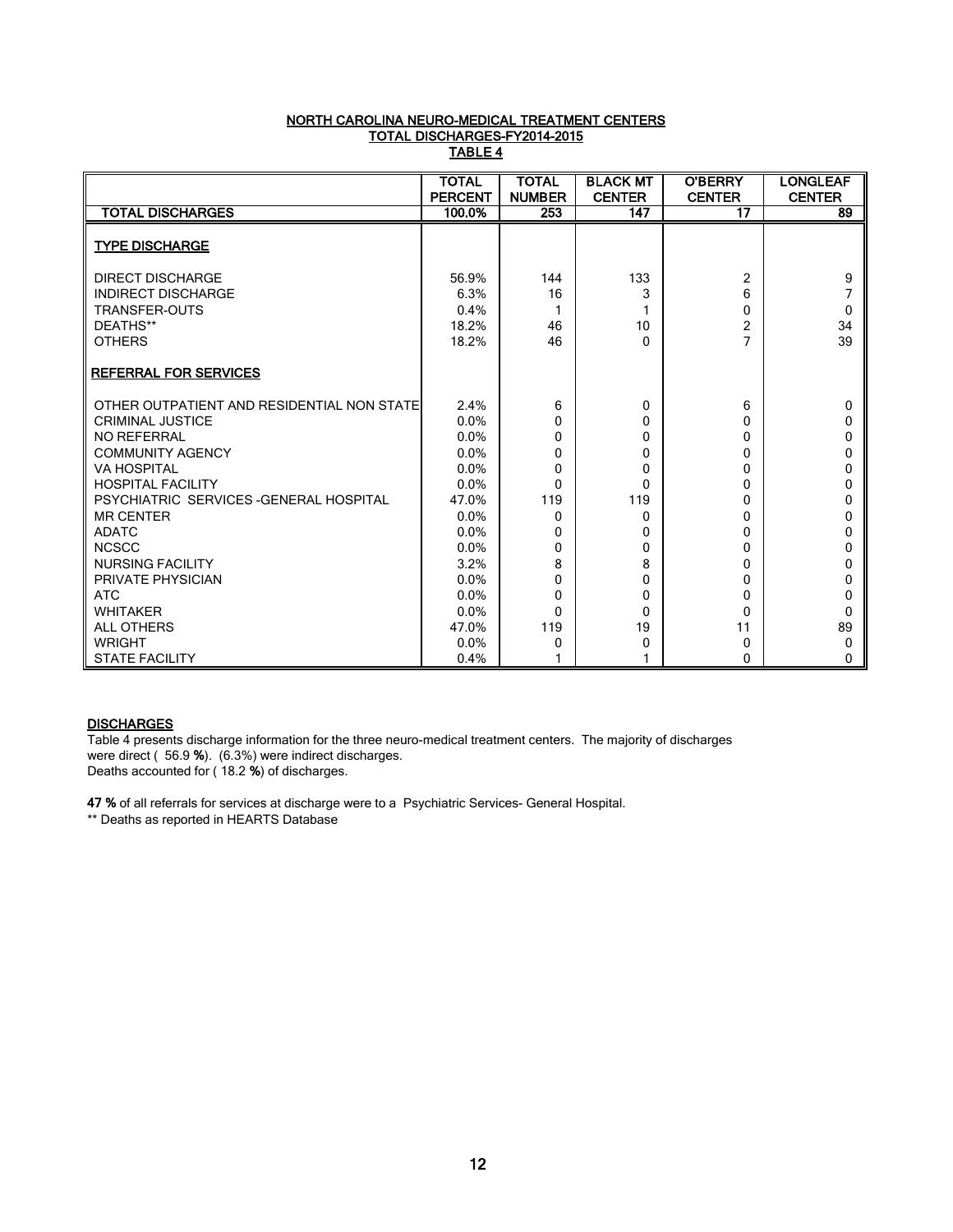### NORTH CAROLINA NEURO-MEDICAL TREATMENT CENTERS FY2014-2015 DISCHARGES BY REPORTED DAYS IN NEURO-MEDICAL CENTERS TABLE 5

| <b>DAYS IN HOSPITAL</b> | <b>PERCENT</b> | <b>TOTAL</b>   | <b>BLACK MT</b> | <b>O'BERRY</b>  | <b>LONGLEAF</b> |
|-------------------------|----------------|----------------|-----------------|-----------------|-----------------|
| 1-7 Days                | 39.9%          | 101            | 100             | 0               |                 |
| 8-14 Days               | 8.3%           | 21             | 20              | 1               | $\mathbf 0$     |
| 15-30 Days              | 1.2%           | 3              | $\overline{2}$  | 0               | 1               |
| 31-60 Days              | 1.6%           | $\overline{4}$ | 1               | 0               | 3               |
| 61-90 Days              | 0.8%           | $\overline{2}$ | $\mathbf 0$     | 0               | $\overline{2}$  |
| 91-180 Days             | 2.0%           | 5              | $\mathbf 0$     | 0               | 5               |
| 181-365 Days            | 2.4%           | 6              | $\overline{2}$  | 0               | $\overline{4}$  |
| 366+ Days               | 43.9%          | 111            | 22              | 16              | 73              |
| <b>TOTAL DISCHARGES</b> | 100.0%         | 253            | 147             | $\overline{17}$ | 89              |
| <b>TOTAL DAYS</b>       |                | 466,875        | 44,789          | 177,286         | 244,800         |

### LENGTH OF STAY

49.4 percent ( 125 ) of discharges had a length of stay of 30 days or less. This percentage increases to 53.8 percent ( 136 ) for a stay of 180 days or less. 56.1 percent ( 142 ) of discharges stayed in the facility for a year or less and 43.9 percent (111) have had a stay of over one year.